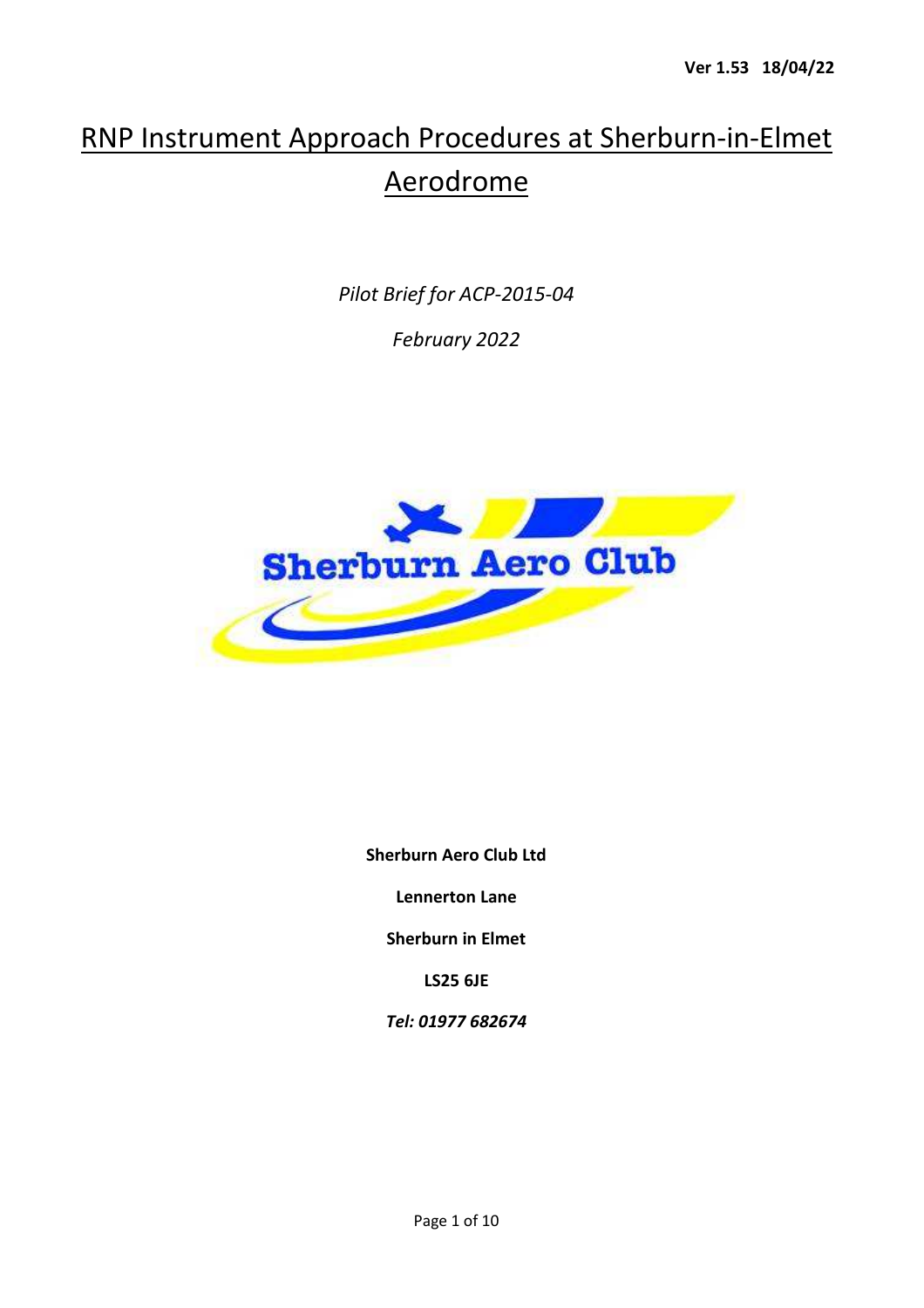# Pilot brief for Sherburn RNP IAP Ver 1.53

The following Pilot briefing shall be available to all pilots wishing to fly the Sherburn Aero Club (SAC) IAP. It will be referenced in Sherburn's AIP entry as being **mandatory reading prior to requesting PPR** to fly the procedure. When booking a PPR Pilots will asked what version number they have read.

The document can be downloaded from the Sherburn Aero Club (SAC) web site (www.sherburnaeroclub.com).

#### Abbreviations and Acronyms

- 1. A/GCS Air Ground Communication Service (often seen as A/G)
- 2. ACP Airspace Change Proposal
- 3. AGL Above Ground Level
- 4. AIP –Aeronautical Information Publication
- 5. ATC Air traffic control
- 6. ATS Air Traffic Service
- 7. ATZ –Air Traffic Zone
- 8. ATSU Air Traffic Service Unit
- 9. CAA Civil Aviation Authority
- 10. CAP1122 CAA Publication 1122
- 11. CAS Controlled Airspace
- 12. CFI Chief Flying Instructor
- 13. HofT- Head of Training
- 14. DI- Duty Instructor
- 15. CFIT Controlled Flight Into Terrain
- 16. DSA Doncaster Sheffield Airport
- 17. EGNOS European Geostationary Navigation Overlay Service
- 18. FAF Final Approach Fix
- 19. GA -- General Aviation
- 20. GNSS –Global Navigation Satellite System
- 21. IAF Initial Approach Fix
- 22. IAP Instrument Approach Procedure
- 23. ICAO International Civil Aviation Organisation
- 24. IF Intermediate Fix
- 25. IFR Instrument Flight Rules
- 26. IMC Instrument Meteorological Conditions
- 27. IR Instrument Rating
- 28. IR (R) Instrument Rating Restricted (UK IMC Rating)
- 29. LEA Leads East Airport
- 30. LBA Leeds Bradford Airport
- 31. LNAV Localiser performance without vertical guidance
- 32. LOC loss of control
- 33. LPV Localiser Performance with Vertical Guidance
- 34. MAC Mid-Air collision
- 35. MAP Missed Approach Procedure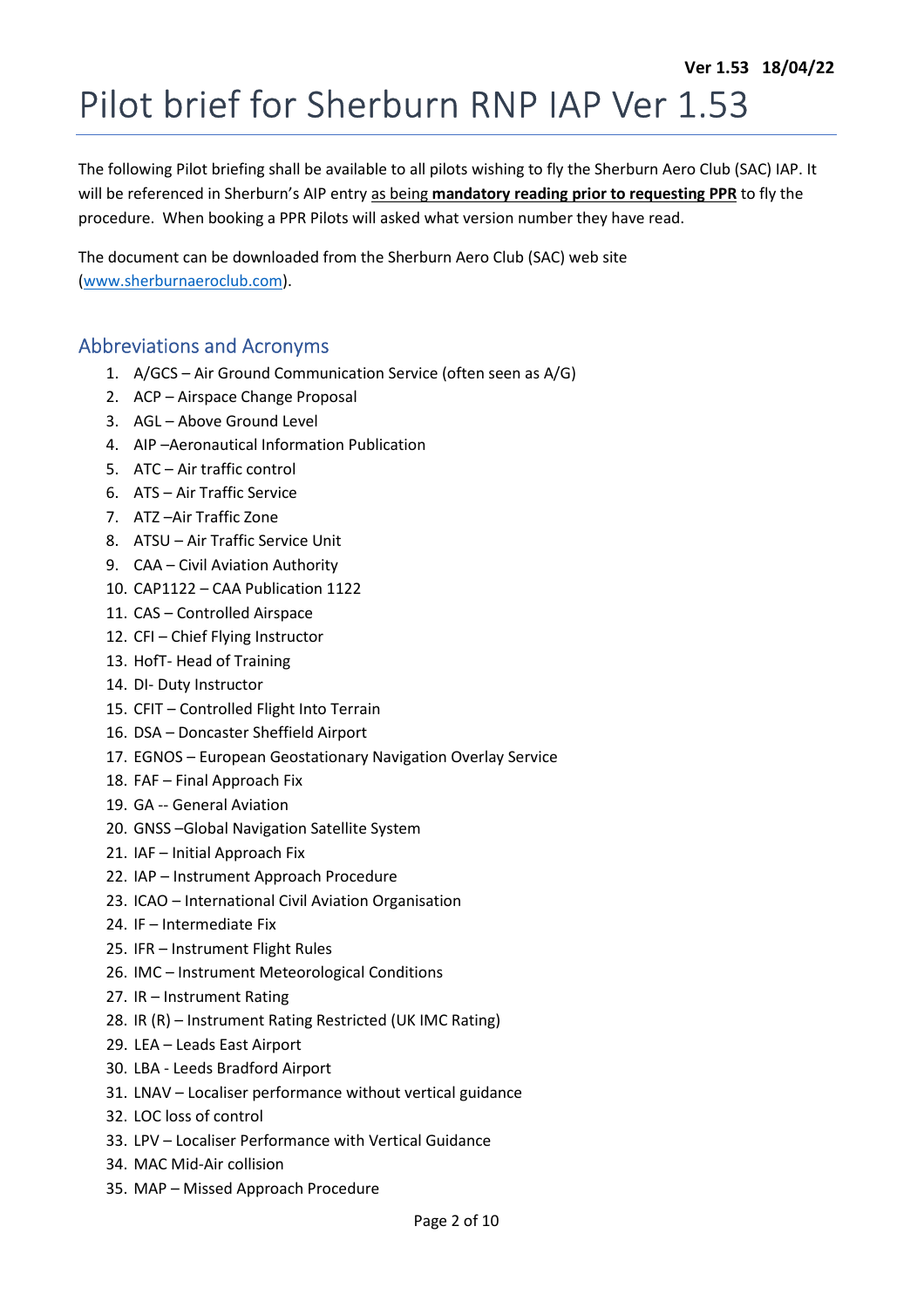- 36. MTOW Maximum Take Off Weight
- 37. NM nautical mile
- 38. PANS-OPS Procedures for Air Navigation Services Operations
- 39. PPR Prior Permission Required
- 40. RNAV aRea NAVigation
- 41. RNP Required Navigational Performance
- 42. SAC Sherburn Aero Club
- 43. TAA terminal arrival altitude
- 44. VFR Visual Flight Rules
- 45. UK FIS UK Flight Information Services (Basic, Traffic, Deconfliction) see caa.co.uk/cap774

## Distribution List

| Organisation                | Dept / Position / Location                                         | <b>Document Reference No:</b> |  |
|-----------------------------|--------------------------------------------------------------------|-------------------------------|--|
| Sherburn Aero Club          | Flying Order Book (HofT<br>Pilot brief Ver 1.53<br>responsibility) |                               |  |
| Sherburn Aero Club          | Pilot brief Ver 1.53<br>Chairman                                   |                               |  |
| Sherburn Aero Club          | <b>Head of Training</b><br>Pilot brief Ver 1.53                    |                               |  |
| Sherburn Aero Club          | IT manager for Web site download<br>Pilot brief Ver 1.53           |                               |  |
| Doncaster Sheffield Airport | <b>ATC Manager</b>                                                 | Pilot brief Ver 1.53          |  |
| Leeds East Airport          | Airport Manager                                                    | Pilot brief Ver 1.53          |  |
| Leeds Bradford Airport      | Air Traffic Services Manager                                       | Pilot brief Ver 1.53          |  |
| CAA                         | Aerodrome, Airspace & ATM                                          | Pilot brief Ver 1.53          |  |
|                             |                                                                    |                               |  |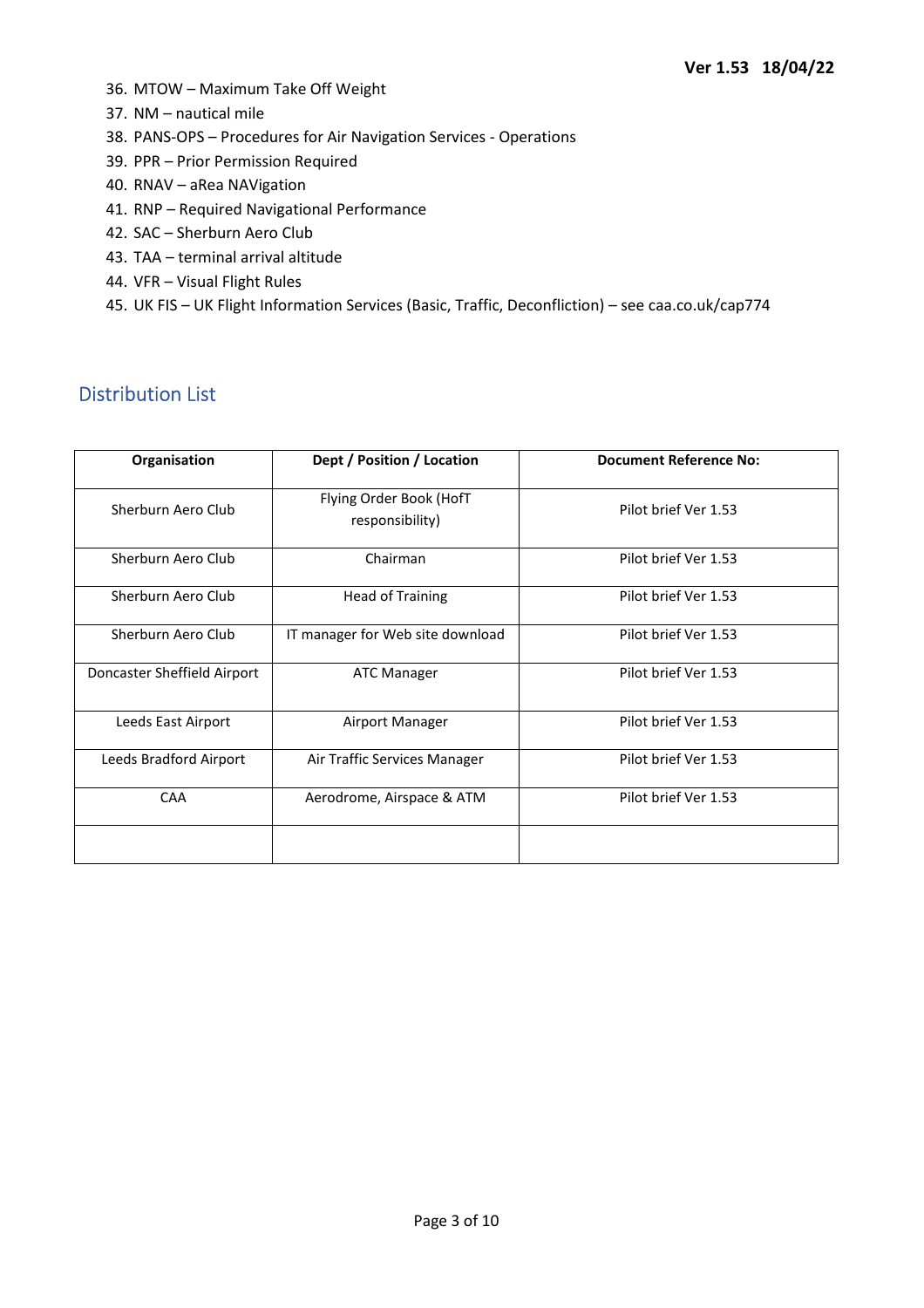#### Introduction

- *1.* The Sherburn IAP is available to IR or IR (R) qualified pilots with aircraft approved for RNAV (RNP) instrument approach procedures. **Pilots must ensure that the equipment and its installation in the particular aircraft to be flown meet the airworthiness requirements of flying an RNP approach.**
- **2. The IAPs at Sherburn Aerodrome are established in Class G airspace. There is no approach control, or any form of air traffic control, at Sherburn – it is therefore imperative that pilots understand and abide by the special limitations and procedures associated with this IAP.**
- 3. Pilots must understand the increased risks of flying in IMC without a surveillance service available there is no such service while flying the IAP at Sherburn
- 4. It is a mandatory requirement that pilots operate a good VFR lookout when in VFR conditions.
- 5. It is important to note that the approach is not controlled by local ATC units. Leeds Bradford Radar, and Doncaster Sheffield Radar do NOT provide sequencing or separation for the Sherburn IAP. Pilots should always have an alternate plan to make the approach without a controlled airspace (CAS) transit, and understand the increased risks associated when flying in IMC in Class G airspace without Radar surveillance.
- 6. NOTE: the IAP is only available when the cloud base is at or below 1200ft. At other times a normal VFR overhead join at 2000ft is the normal procedure at SAC.
- 7. Whilst SAC have made their best efforts to provide guidance on the different scenarios that may be encountered during IAP operations, pilots are reminded to apply common sense and good airmanship, such that a safe and orderly air traffic environment is maintained.
- 8. Pilots must note the proximity of Leeds East Airport (LEA) to the North of the Sherburn Aerodrome
- 9. Pilots must note the proximity of Burn gliding site 0.9nm to south of the inbound track to RW 28, with cable launch to 3100ft, (see Chart 1)
- 10. SAC and LEA co-ordinate their respective RNP approaches to ensure there is only one IFR aircraft on any one of the SAC or LEA instrument approaches at the same time, using PPR and specific slot times given to pilots after they confirm they have read the latest Pilot Brief.
- 11. Sherburn is frequently a very busy VFR environment. To avoid conflict between IAP aircraft and VFR traffic the IAP is not normally available when the cloud ceiling at SAC is estimated to be above 1200 ft.
- 12. It is recommended that flight plans include addresses to Leeds and Doncaster ATC (EGNMZTZX & EGCNZPZX).
- 13. Standard radio failure procedures apply UK AIP ENR section 1.1 refers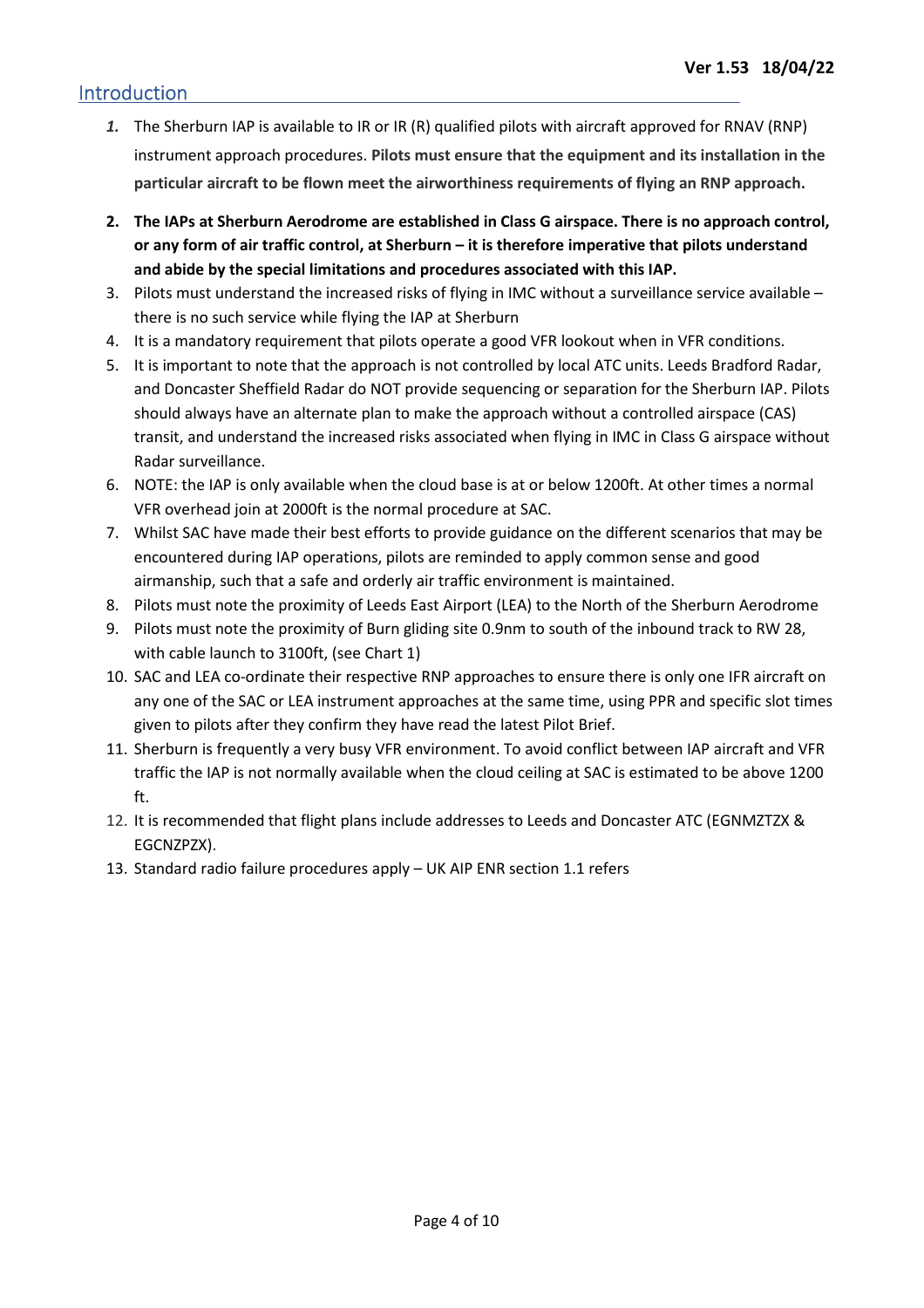- 14. Chart 1 Shows the RNP tracks on an aeronautical chart.
	- a) Safe flight requires a good lookout when in VMC
	- b) Aircraft on the RNP do not have right of way, normal rules of the air apply
	- c) Gliding takes place at Rufforth, Pocklington, and Burn.
	- d) Aerobatics takes place in the Breighton Overhead



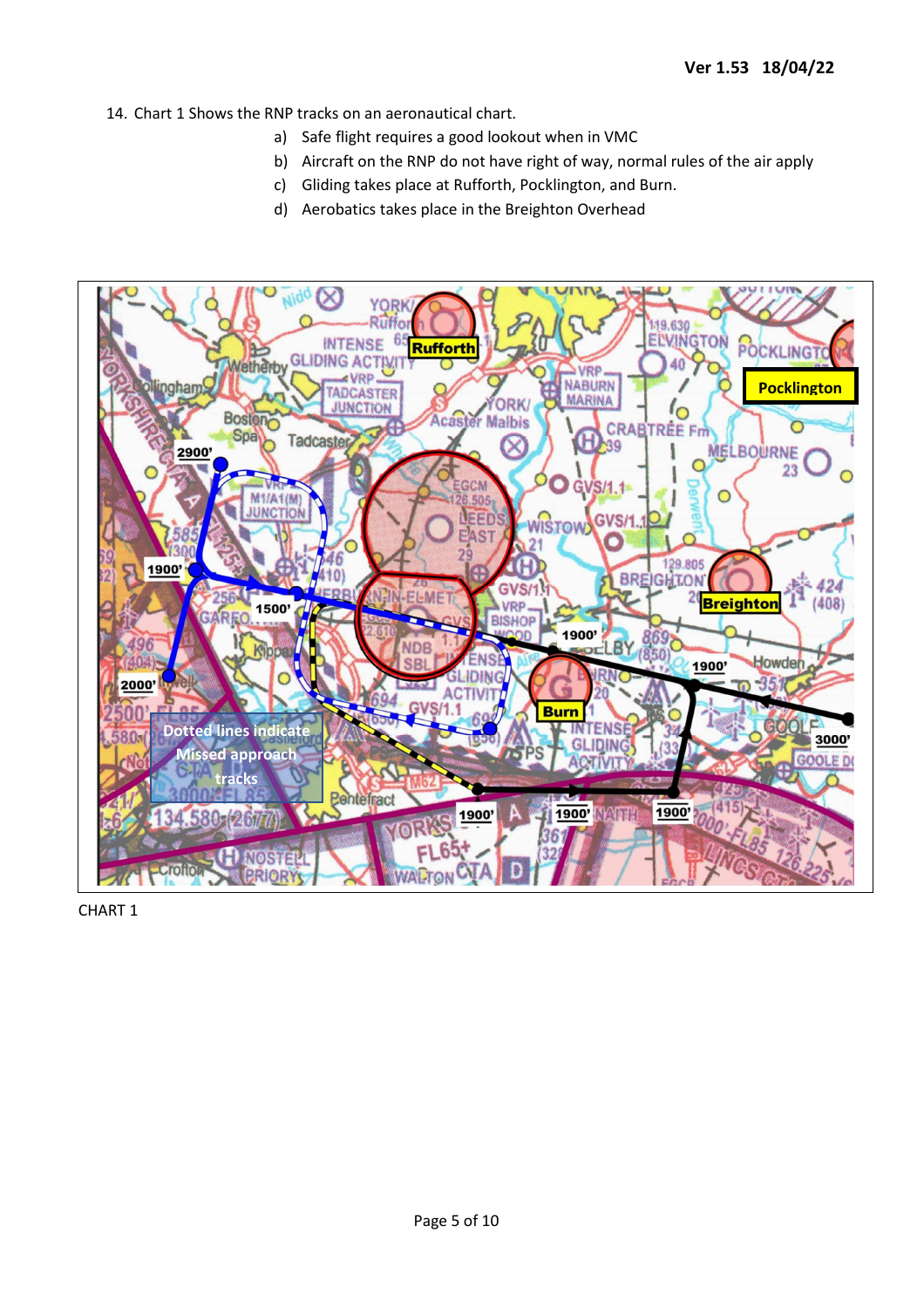### PPR and arrival times

#### Contacting SAC

Example

- 15. The IAP is PPR through SAC operations on 01977 682674, and by email flightdesk@sherburnaeroclub.com
- 16. Filing of an IFR flight plan does not grant PPR to use the procedure
- 17. Airborne requests for the IAP's will NOT normally be accepted.
- 18. Prior to requesting PPR, pilots must review the latest Pilots Briefing in full and confirm they have done so before an approach slot will be given. When requesting a slot time for a RNP approach a "PPR number" will be given only when the pilot confirms he or she has read the latest version of the Pilot Briefing.
- 19. The purpose of the PPR number is for SAC operations to ensure the pilot brief has been read and to act as a reference number for the flight.
- 20. The slot times are an important part of the IAP, and are intended to help prevent more than one aircraft using the IAP's at the same, or similar, times.
- 21. It is preferred that the PPR request is made when the pilot has a reasonable idea of the forecasted weather at the intended time of arrival. This will assist the pilot to plan which IAF will be the best option. NOTE if the cloud is above 1200 ft pilots will be expected to make a VFR approach.
- 22. If a pilot no longer requires the use of the IAP they should contact SAC to cancel it.
- 23. Deliberate booking of multiple slots will not normally be permitted, unless special circumstances requiring flexibility are agreed with SAC Operations in advance.
- 24. Slots are assigned from the commencement of opening hours (refer to AIP or contact SAC to confirm). One slot per hour is available.
- 25. When a pilot obtains PPR they will nominate an estimated time of arrival (ETA) at the relevant initial approach fix (IAF). The slot time consists of an arrival time tolerance of -/+ 15 minutes around the ETA at the IAF. Following the expiry of this period (ie 15 minutes after the planned ETA), there is a further 15-minute period during which for the approach may be completed. By the end of this period (30 mins after the EAT at the IAF), the aircraft should have landed, diverted or changed to a VFR approach.
- 26. There shall not be an allocation of a subsequent arrival until half an hour after the expiry of the further 15-minute period described in 17 (i.e. 1 hour after the ETA at the IAF). This is to ensure a minimum buffer of 15 minutes between the latest time one aircraft could still be on the IAP and the earliest time the next arriving aircraft could be at the IAF.

| Agreed ETA at IAF | Earliest time at IAF | Latest time at IAF | Clear of Procedure | No IAP movements |
|-------------------|----------------------|--------------------|--------------------|------------------|
|                   |                      |                    |                    |                  |
|                   |                      |                    |                    |                  |
| 12:00             | 1:45                 | 12:15              | 12:30              | 12:30 - 12:45    |

#### Figure 1

- 27. The overall rate of aircraft planned to use an IAP at either Sherburn or LEA is therefore no more than one per hour.
- 28. Pilots that anticipate being more than 15 minutes late at the IAF may request SAC to establish whether there is a subsequent arrival slot available. If there is no further slot available, the aircraft must either divert or convert to VFR if conditions allow.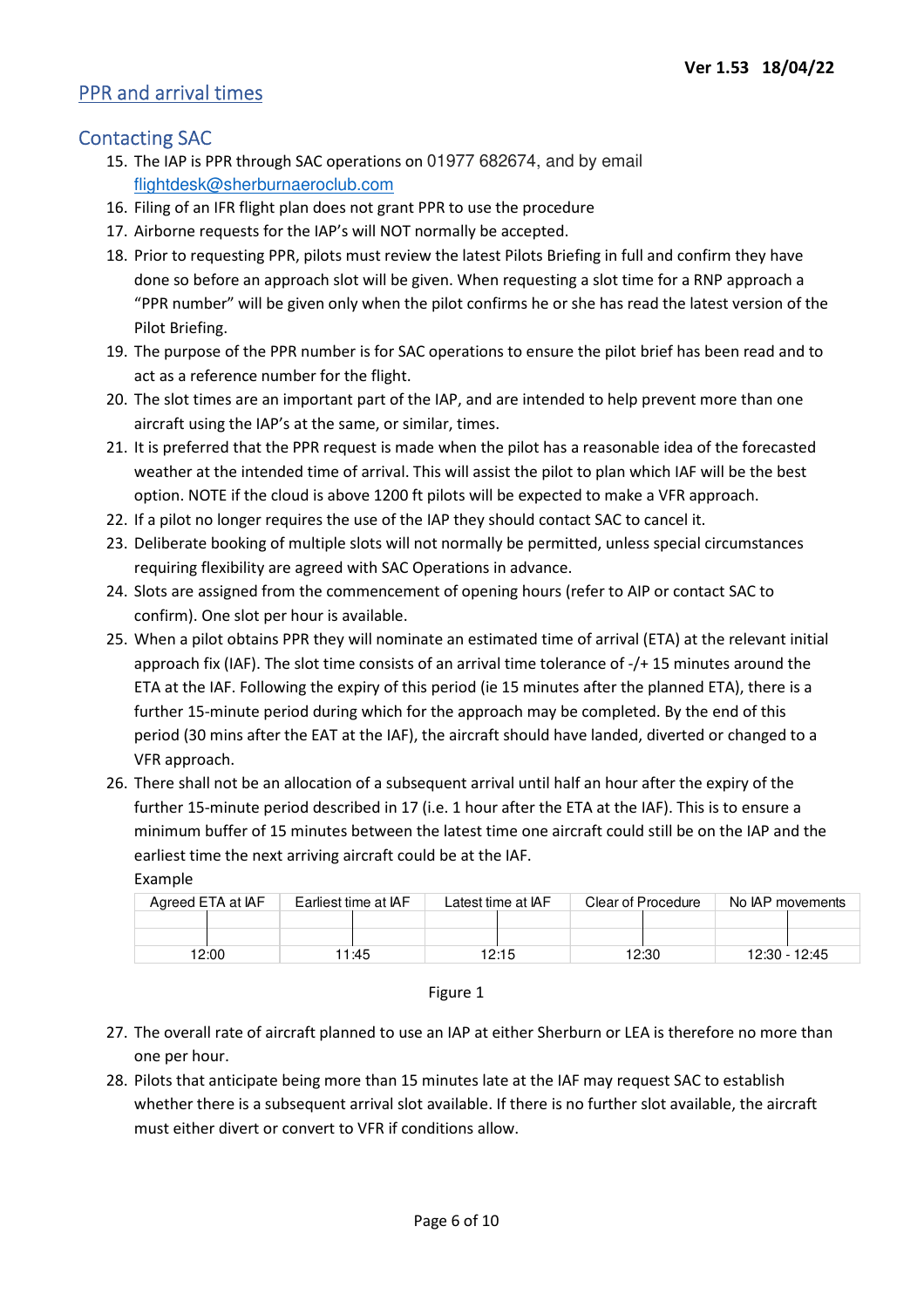- 29. In general, pilots should plan to arrive close to the start of the slot time, since if they are early it is easier to reduce enroute speed, or increase track mileage, prior to joining the IAP than it is to make up time if running late.
- 30. The allocation of a slot time does not remove the responsibility of the pilot to follow the normal Customs and immigration procedures.

#### Delays or changes of time

- 31. If, prior to departure for SAC, a pilot anticipates arriving at the IAF earlier or later than ETA +/- 15 minutes, they shall contact SAC operations and request a new slot. NOTE: due to the coordination between LEA and SAC a slot cannot be granted immediately, SAC will need to co-ordinate with LEA before granting another slot time.
- 32. Alternatively, if good VMC is forecast at Sherburn, it may not be necessary to request the use of the IAP and it may be logical to simply cancel any slots and plan for a normal VFR arrival.
- 33. SAC recognize that it is not always possible to calculate a precise arrival time. Sometimes flights are delayed or make better time enroute than anticipated, particularly on long flights from Europe when ATC routings are not always predictable. Aircraft that arrive early should delay commencement of the approach, unless they have confirmed with 'Sherburn radio' that the IAP is available.
- 34. In the case of a late aircraft conflicting with one in the next time slot, the late aircraft shall either convert to VFR, divert or establish via Sherburn Radio when the next slot is available.

# Flying the IAP

#### Prior to the IAF

- 35. Aircraft should squawk 5077 when within 25 miles of the IAF, unless given a squawk by Leeds or Doncaster ATC. When in contact with Sherburn Radio and flying the IAP, return the Squawk 5077.
- 36. When in VMC commanders shall maintain an effective lookout for VFR traffic, noting the proximity of Burn Gliding site.
- 37. Prior to arrival at the chosen IAF, aircraft should contact either Leeds Bradford radar (133.125) or Doncaster Sheffield radar (126.225) to request an appropriate air traffic service outside of controlled airspace (UK FIS), and (if required) a transit of controlled airspace to the intended IAF

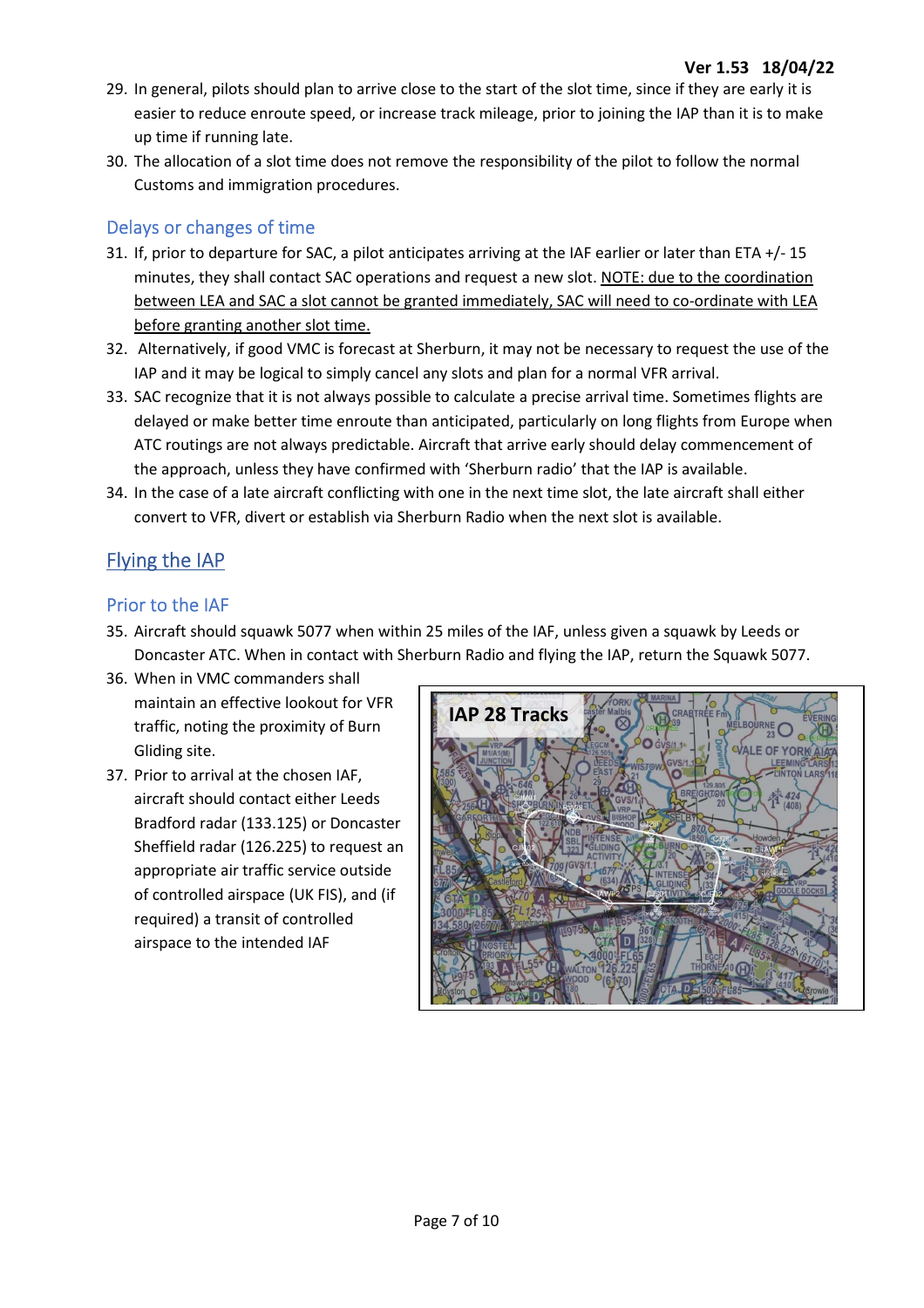- 38. UK FIS are normal air traffic services outside of controlled airspace (Basic, Traffic and Deconfliction) and do not sequence aircraft to the IAP.
- 39. Pilots are responsible for their own navigation to the IAF from which they wish to commence the approach, **negotiating any transits of CAS as required and avoiding conflict with other traffic**. Do not enter CAS without a clearance.
- 40. Provided a slot has been allocated, the approach may be commenced upon arrival at the IAF - only if within the slot time given and when in contact with Sherburn AGCS. If the IAP is not available due the cloud base being above 1200ft, pilots shall proceed for a standard overhead join as soon as practicable.



- 41. Aircraft inbound to the IAP IAPW2 are recommended to contact Doncaster Sheffield radar and request a transit at or above 2500ft. The purpose of this is to reduce risk of CAS infringement when flying at 1900ft under the Doncaster Sheffield CTA at 2000ft.
- **42. NOTE when using RW28, the route from CJS01 to CJE02 is at 1900 ft just 100ft below Doncaster Sheffield airspace, the base of which is 2000ft above CJE02.**
- 43. Pilots are recommended to remain clear of Breighton airfield due aerobatic activities
- 44. Once within approximately 25 NM of the joining IAF, aircraft should normally be in contact with Doncaster Sheffield radar if using runway 28 or Leeds Bradford radar for runway 10.
- 45. Aircraft arriving from the airways system should note pilots are responsible for negotiating a departure from airways that allows them to safely transit to the relevant IAF remaining clear of CAS in necessary. Aircraft are encouraged to request a 'hand-over' to either Doncaster Sheffield radar for runway 28, or Leeds Bradford radar for Runway 10. Pilots should be aware that clearance to transit CAS and the provision of a service outside CAS are subject to controller workload; pilots should always have an alternative plan to approach the IAF and remain clear of CAS.
- 46. NOTE: Leeds Bradford radar and Doncaster radar DO NOT sequence traffic to the IAF.
- 47. Aircraft arriving from outside of CAS must remain clear of any CAS in the vicinity of Sherburn unless specifically cleared to enter. It may be operationally advantageous to obtain a transit of controlled airspace while routing to the relevant IAF – these should be negotiated with either Doncaster Sheffield Approach or Leeds Bradford Approach as appropriate. Pilots should state which IAF they intend to route via.
- 



48. IAF to CJ02 **The IAP is at 1900ft here, with** Doncaster CAS at 2000ft. Pilots are recommended to request a transit of Doncaster CAS up to 2500ft to provide a buffer to the IAP height (1900ft) and the base of CAS (2000ft)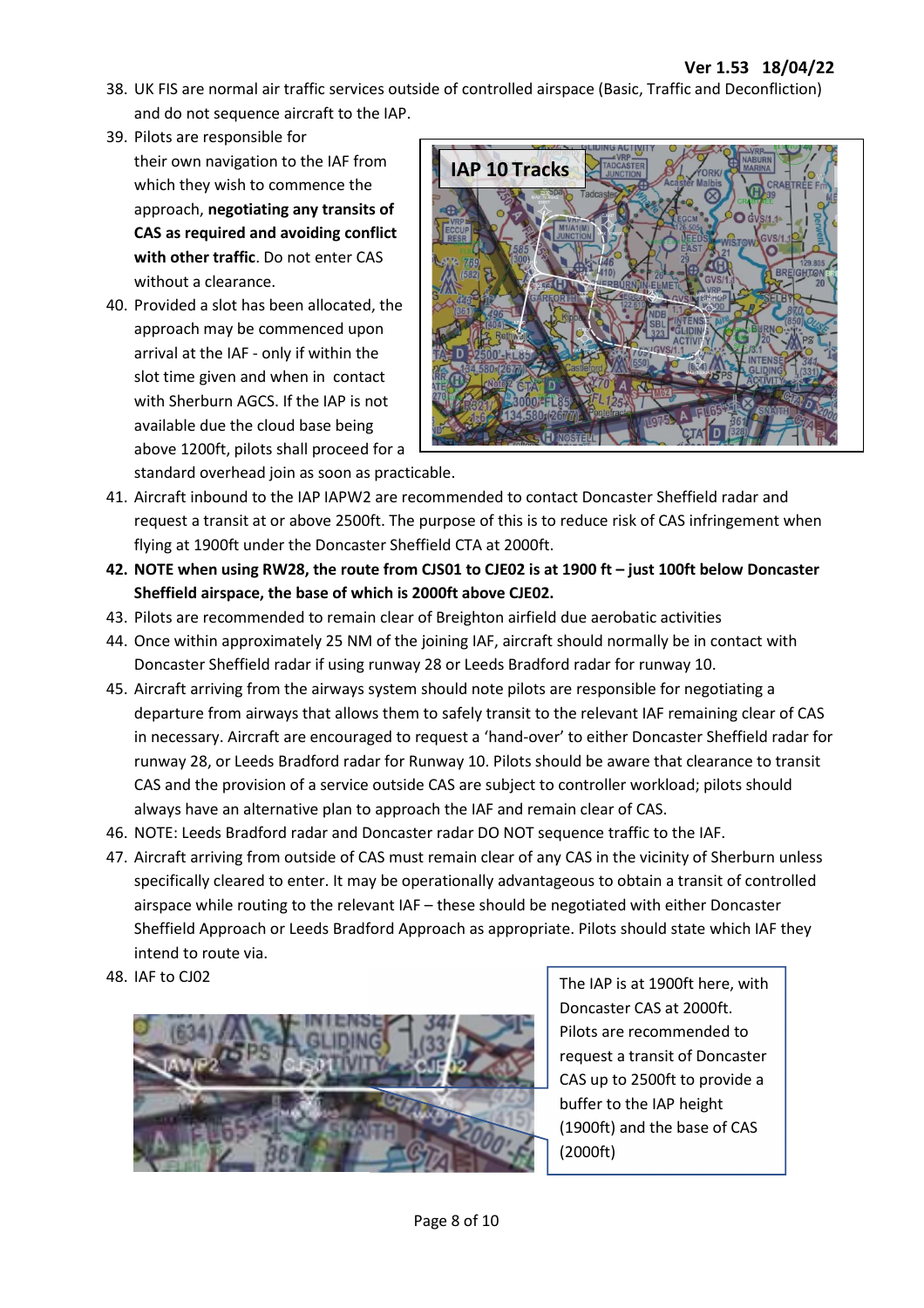- 49. Transits are not guaranteed, and pilots should have a contingency plan should a transit not be available. It is acceptable if necessary to accurately maintain 1900ft without a clearance as the 1900ft is outside CAS.
- 50. It is the responsibility of the pilot to determine which runway to execute an approach to if it is not clear from on-board wind information which runway to use, it may be possible to obtain the runway in use at Sherburn on 'box 2' or listen for any traffic in the vicinity of Sherburn.
- 51. Note that runway 10/28 has a parallel grass runway to North, do not confuse this grass runway with the hard runway
- 52. It is not the intention that multiple aircraft should execute the IAP at similar times, the PPR process is intended to prevent this.
- 53. On first contact with either Doncaster Sheffield Approach or Leeds Bradford Approach (as applicable), if an air traffic service is available, pilots should take the opportunity to establish whether there are any other aircraft in the vicinity of the IAP tracks.
- 54. Once at the joining IAF, aircraft shall be in contact with Sherburn Radio stating their position and intentions The Sherburn QNH should be checked and set at this point
- 55. When on frequency with 'Sherburn radio', specific position calls are mandatory. Calls must be made as follows

Prior to IAF aircraft should report

- altitude, intended IAF
- position in relation to the intended IAF.

#### 'Sherburn radio' will confirm

- the unofficial weather
- the status airfield ( VFR, IAP Activities, or Closed)
- runway in use, and the normal circuit traffic pattern (Left hand or Right hand)
- QNH & QFE
- Unofficial wind direction and Strength.
- other known traffic

IAP aircraft must make the following **mandatory** RT calls

- **At the IAF**, Pilots should report- *"[callsign] at the (name of IAF, & altitude 1900/2000ft"*
- **IF** (Final approach track established) pilots should report *"[callsign] Intermediate Fix"*
- **FAF** pilots should report "*[callsign] Final Approach Fix"*
- **2 NM** final, pilots should report "*[callsign] 2 mile final for runway 10 or 28"*
- **Once clear of runway** pilots should report "*[callsign] Clear of runway"*
- **If going around** pilots should report "*[callsign] Going around "*
- **When in the go around,** pilots should report when turning on the crosswind leg of the missed approach – *"[callsign] Turning cross wind"*

#### Entering the aerodrome environment

56. The IAP is only available when the cloud base is at or below 1200 ft AAL. If the cloud base is above 1200 ft, aircraft must make a VFR join.